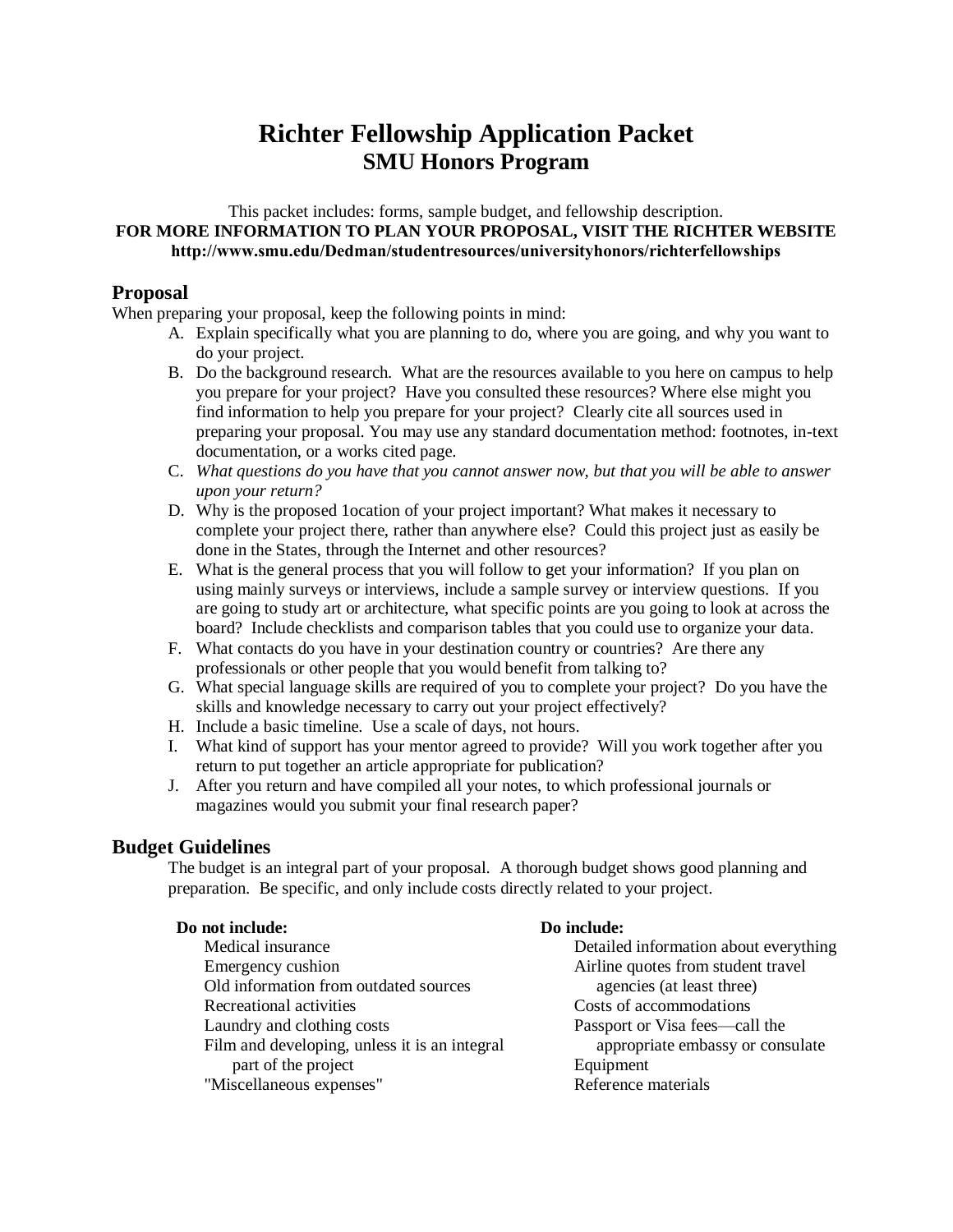### **Richter International Fellowship Application University Honors Program**

**Application Due By mid October (Winter) or mid February (Summer)**  Name: Address: \_\_\_\_\_\_\_\_\_\_\_\_\_\_\_\_\_\_\_\_\_\_ Phone: e-mail: Present Class: \_\_\_\_\_\_\_\_\_\_\_\_\_\_\_\_ GPA: \_\_\_\_\_\_ Social Security # \_\_\_\_\_\_\_\_\_\_\_\_ Declared Major: \_\_\_\_\_\_\_\_\_\_\_\_\_\_\_ Advisor: \_\_\_\_\_\_\_\_\_\_\_\_\_\_\_\_\_\_\_\_ Title of Proposed Project: \_\_\_\_\_\_\_\_\_\_\_\_\_\_\_\_\_\_\_\_\_\_ Location of Proposed Project: Have you ever been abroad or done independent research? If yes, please describe:

#### **RECOMMENDATIONS**

Name of Southern Methodist University faculty member who has read your proposal and agreed to supervise your project:

Name of another faculty member with whom you have discussed your proposal, knows you and can comment on your ability to carry out this project:

Name of faculty member who will evaluate your language skills: \_\_\_\_\_\_\_\_\_\_\_\_\_\_\_\_\_\_\_\_\_\_

#### **WAIVERS**

All students applying for a Richter Fellowship are required to complete the waivers below.

As a condition for consideration as a candidate for a Richter Fellowship, I agree to make available to the members of the Selection Committee information from both my student conduct history and my academic records. If selected for the Fellowship, I agree to make available to the members of the Committee financial aid information.

| Name: |
|-------|
|-------|

Signature: \_\_\_\_\_\_\_\_\_\_\_\_\_\_\_\_\_\_\_\_\_\_\_\_\_\_\_\_\_\_\_ Date: \_\_\_\_\_\_\_\_\_\_\_\_\_\_\_\_\_\_\_\_\_\_\_\_\_

Under the provisions of the Family Educational Rights and Privacy Act of 1974, I waive my right of access to my recommendations and evaluations and understand that they will be used for the purpose for which they were prepared.

| Yesl | ΙNΟ | $\ldots$ of $\sigma$ because $\sigma$ |  |
|------|-----|---------------------------------------|--|
|      |     |                                       |  |

Signature: \_\_\_\_\_\_\_\_\_\_\_\_\_\_\_\_\_\_\_\_\_\_\_\_\_\_\_\_\_\_\_\_\_\_ Date: \_\_\_\_\_\_\_\_\_\_\_\_\_\_\_\_\_\_\_\_\_\_\_\_

| Date: |  |
|-------|--|
|       |  |

Name: \_\_\_\_\_\_\_\_\_\_\_\_\_\_\_\_\_\_\_\_\_\_\_\_\_\_\_\_\_\_\_\_\_\_ SSN: \_\_\_\_\_\_\_\_\_\_\_\_\_\_\_\_\_\_\_\_\_\_\_\_\_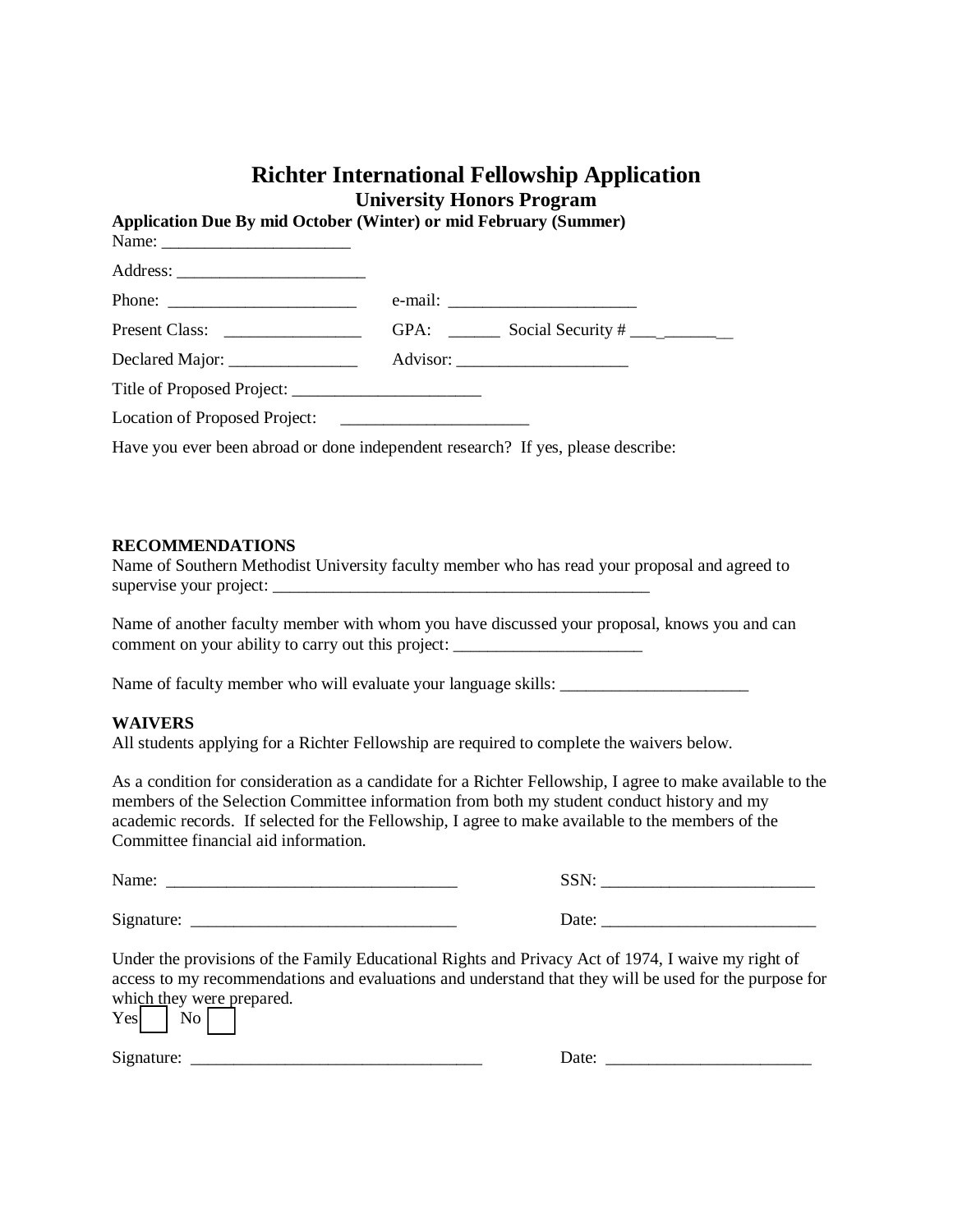## **John Doe Paris, France Sample Project Budget**

| <b>Current Costs of round-trip airfare to Paris, France:</b>        |           |                         |           |
|---------------------------------------------------------------------|-----------|-------------------------|-----------|
| <b>American Airlines</b>                                            | \$750.00  |                         |           |
| <b>Continental Airlines</b>                                         | \$760.00  |                         |           |
| <b>Delta Airlines</b>                                               | \$615.00  |                         |           |
| Air France                                                          | \$812.00  |                         |           |
|                                                                     |           | <b>Average Estimate</b> | \$734.24  |
| <b>Hotel Accommodations for 49 nights, Student Travel Services:</b> |           |                         |           |
| Hôtel de Chaille                                                    | \$2700.00 |                         |           |
| Grand Hôtel de Lorraine                                             | \$2450.00 |                         |           |
| Hôtel St-Jacques                                                    | \$2200.00 |                         |           |
| <b>Hôtel Montaigne</b>                                              | \$1998.00 |                         |           |
|                                                                     |           | <b>Average Estimate</b> | \$2337.00 |
| <b>Food, all of the hotels provide breakfast:</b>                   |           |                         |           |
| Two meals per day at \$5.00 per meal                                |           |                         |           |
|                                                                     |           | <b>Total Estimate</b>   | \$490.00  |
| <b>Transportation within Paris:</b>                                 |           |                         |           |
| Cab Fare from Airport                                               | \$100.00  |                         |           |
| Cab Fare to Airport                                                 | \$100.00  |                         |           |
| 4 subway tickets per day                                            | \$35.00   |                         |           |
|                                                                     |           | <b>Total Estimate</b>   | \$235.00  |
| Equipment:                                                          |           |                         |           |
| <b>Portable Recorder</b>                                            | \$30.00   |                         |           |
| Tapes:                                                              | \$10.00   |                         |           |
|                                                                     |           | <b>Total Estimate</b>   | \$40.00   |
| <b>Research costs:</b>                                              |           |                         |           |
| American Library in Paris Fees                                      |           |                         |           |
|                                                                     |           | <b>Total Estimate</b>   | \$100.00  |
| <b>Passport:</b>                                                    |           | <b>Total Estimate</b>   |           |
| <b>United States Passport</b>                                       |           |                         | \$35.00   |

## **Total Budget Estimate: \$3971.24**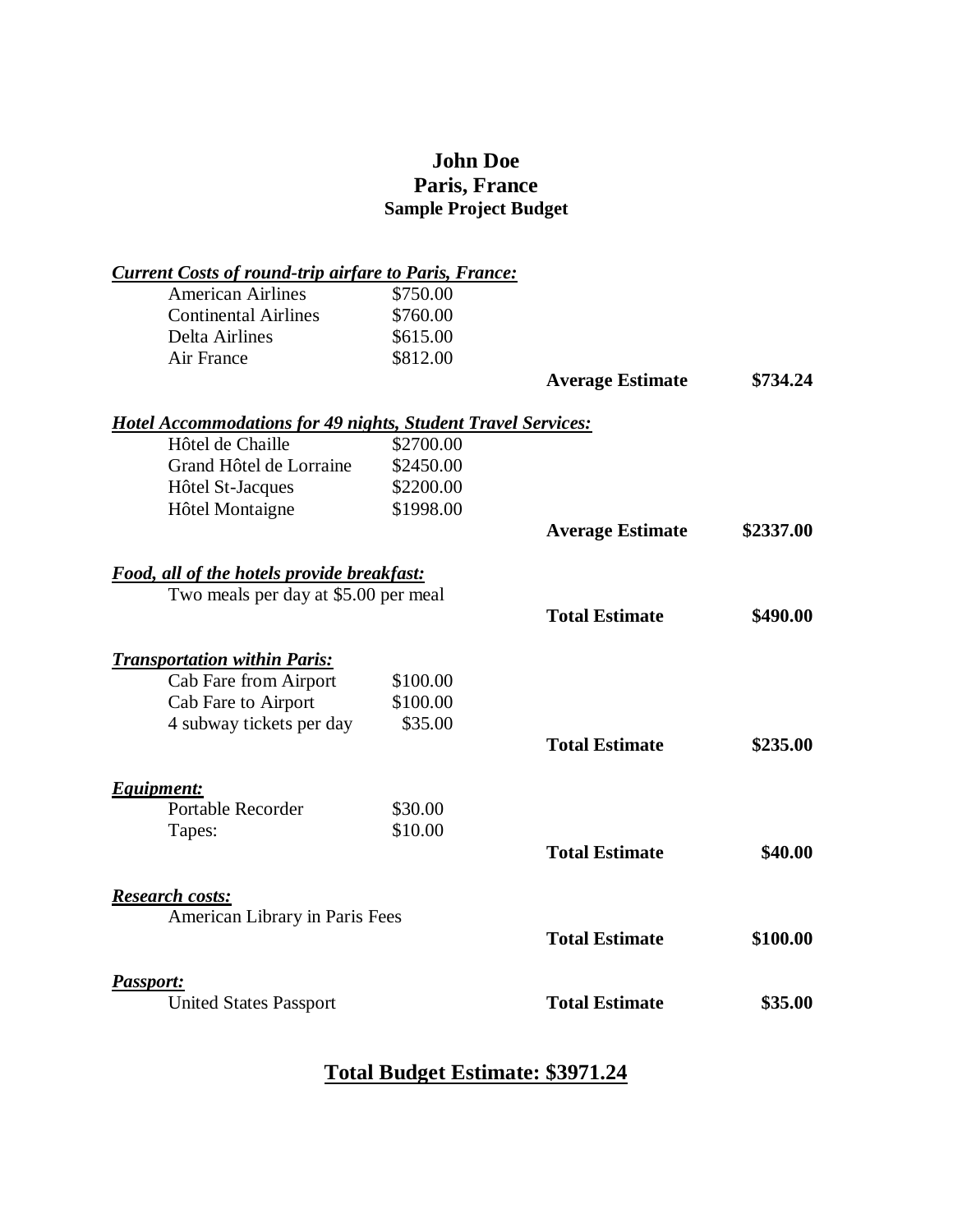# **Richter International Fellowship – University Honors Program**

## **Faculty Evaluation Form**

### **I. To be completed by the students:**

Name: Name: Name Project Site:

Title of Project:\_\_\_\_\_\_\_\_\_\_\_\_\_\_\_\_\_\_\_\_\_\_\_\_\_\_\_\_\_\_\_\_\_\_\_\_\_\_\_\_\_\_\_\_\_\_\_\_\_\_\_\_\_\_\_\_\_\_\_

I waive my right of access to the information provided below and understand that it will be used for the purpose for which it was prepared.

\_\_\_\_\_\_\_\_\_\_\_\_\_\_\_\_\_\_\_\_\_\_\_\_\_\_\_\_\_\_\_\_\_\_ \_\_\_\_\_\_\_\_\_\_\_\_

Student Signature Date

### **II. To be completed by a faculty member:**

After discussing the project with the student, please evaluate:

Overall merit of the proposal:

• Project topic:

• Proposed methodology:

 $\blacksquare$  Suitability of the site: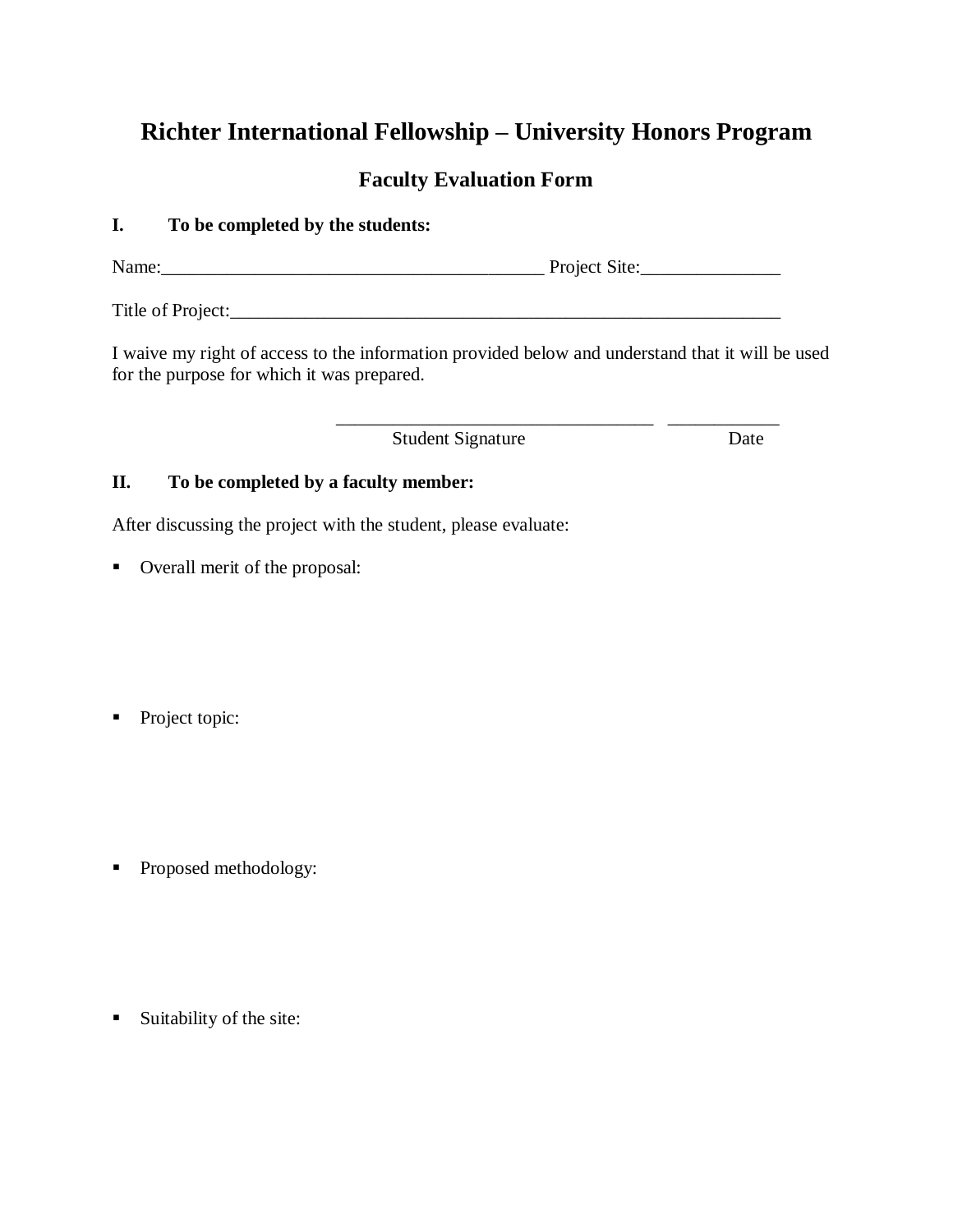- Student's ability to conduct independent research:
- Student's maturity and motivation to meet the challenges of research abroad:
- Additional comments:

| Have you read the written proposal? Yes______ No |  |
|--------------------------------------------------|--|
|                                                  |  |

Overall recommendation for Richter International Fellowship:

(Do not recommend) 1 2 3 4 5 (Highly Recommend)

| Name (printed) | Signature |       |  |  |  |
|----------------|-----------|-------|--|--|--|
| Department:    | Phone:    | Email |  |  |  |

### **FORM SHOULD BE RETURNED TO THE HONORS PROGRAM OFFICE Garden Level, Clements Hall**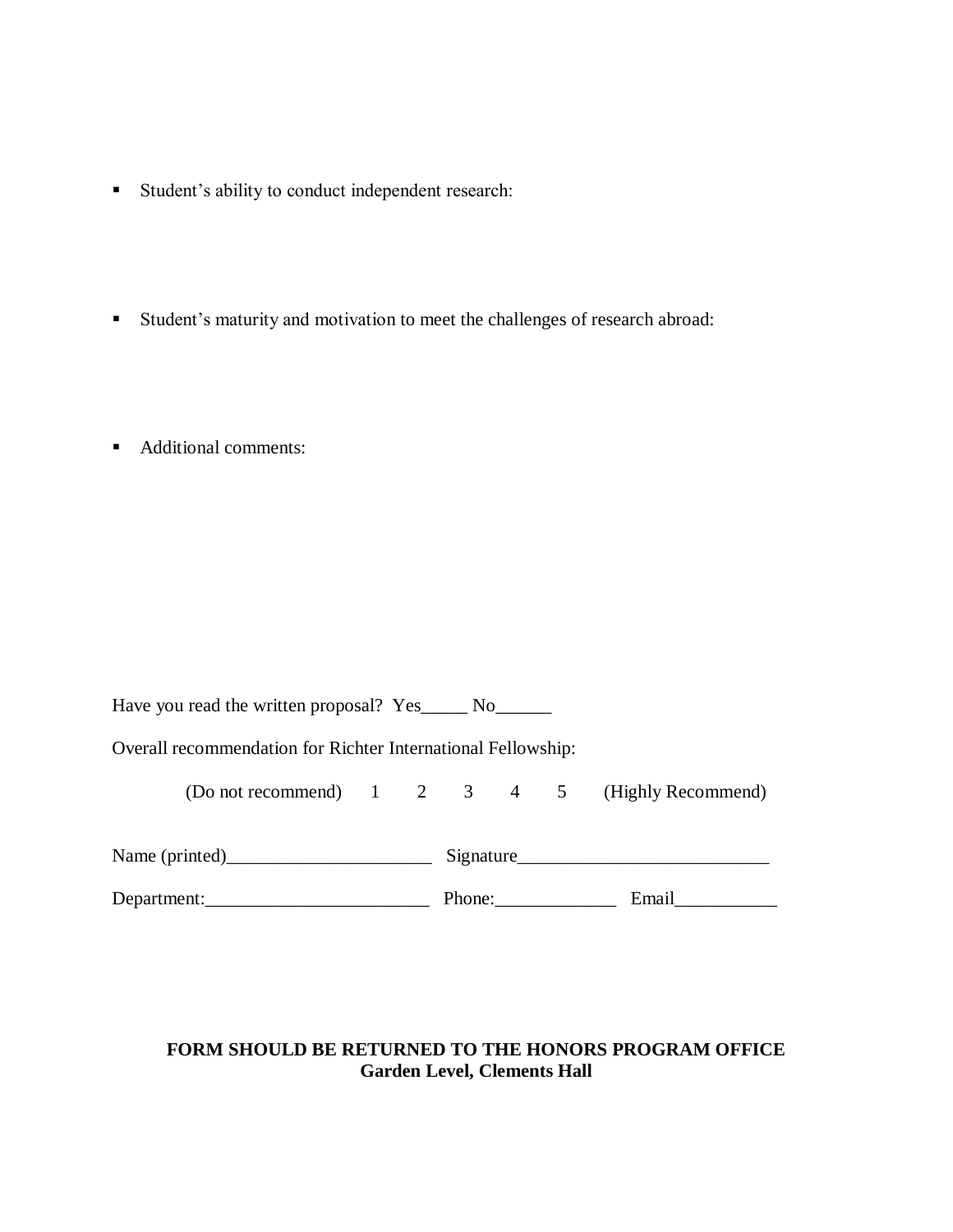# **Richter International Fellowship – University Honors Program**

## **Language Evaluation Form**

### **III. To be completed by the students:**

| Name: Name: Name: Name: Name: Name: Name: Name: Name: Name: Name: Name: Name: Name: Name: Name: Name: Name: Name: Name: Name: Name: Name: Name: Name: Name: Name: Name: Name: Name: Name: Name: Name: Name: Name: Name: Name: |                                                                                                  |
|-------------------------------------------------------------------------------------------------------------------------------------------------------------------------------------------------------------------------------|--------------------------------------------------------------------------------------------------|
|                                                                                                                                                                                                                               |                                                                                                  |
| Courses taken in the language of project site:___________________________________                                                                                                                                             |                                                                                                  |
| How do you rate your own language skills:                                                                                                                                                                                     |                                                                                                  |
| for the purpose for which it was prepared.                                                                                                                                                                                    | I waive my right of access to the information provided below and understand that it will be used |
| <b>Student Signature</b>                                                                                                                                                                                                      | Date                                                                                             |

### **IV. To be completed by a faculty member fluent in the language of the project site:**

After discussing the project with the student, please evaluate:

 Overall language skills of the student. Students must be able to communicate effectively in the language of the project site.

Student's maturity and motivation to meet the challenges of research abroad: